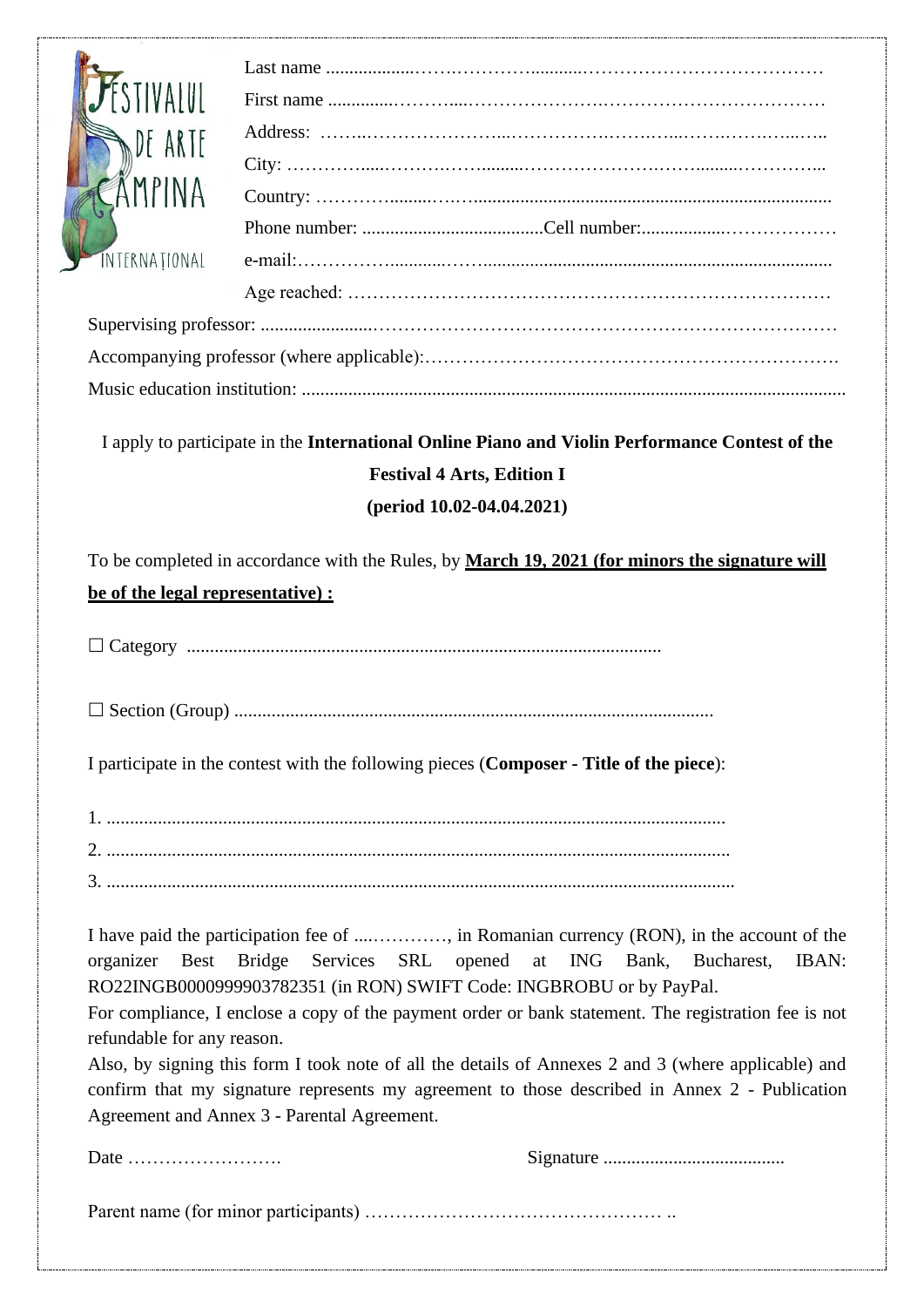## *Registration information*

Required documents:

1. Annex 1 - Registration coupon, completed with all requested information and signed (signing Annex 1 is equivalent to signing Annex 2 - Publication Agreement and Annex 3 - Parental Agreement, respectively), Registration entering the competition, transmitted via WeTransfer (or similar platforms), together with the proof of payment of the participation fee to the address festivaluldearte@gmail.com until **March 19, 2021.**

**Carefully fill in the required data in the form because they will appear on diplomas and in posts. For teachers, the full title must be passed (eg: Dr., Associate Professor Dr. etc.)**

- 2. The participation fee is:
	- o For soloists:
- o **22 Euro** if the payment is made **by February 20, 2021**;
- o **25 Euro** if the payment is made **between February 20 – March 19, 2021**;
	- o For ensembles:
- o **15 euro / member** x number of members of the ensemble, if the payment is made **until**  February 20, 2021- the amount will be paid for all members;
- o **17 euro / member** x number of members of the ensemble, if the payment is made **between February 20 – March 19, 2021** - the amount will be paid for all members.

The participation fee will be paid by bank transfer to the account of Best Bridge Services SRL opened at ING Bank, Bucharest, IBAN: RO22INGB0000999903782351, CUI: 7524371. The payment order must include: **Name of Participant - Piano and Violin Contest 2021 or by PayPal**

3. **The registration, Annex 1 and proof of payment of the participation fee must be submitted together in the same transfer.**